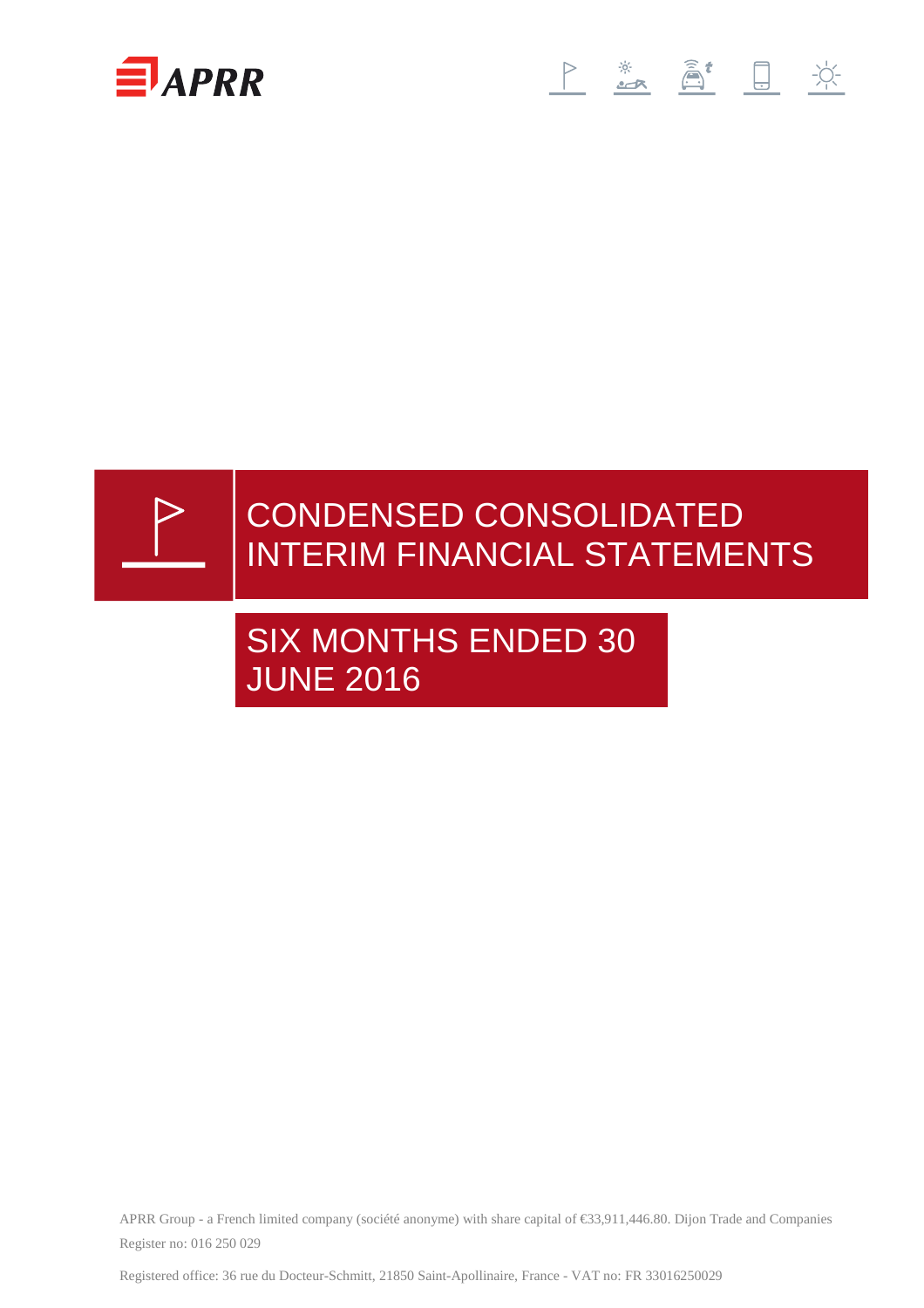# **CONTENTS**

# **FINANCIAL STATEMENTS**

- 1. Condensed consolidated statement of financial position
- 2. Condensed consolidated income statement and statement of comprehensive income
- 3. Condensed consolidated statement of changes in equity
- 4. Condensed consolidated statement of cash flows

# **NOTES TO THE CONSOLIDATED FINANCIAL STATEMENTS**

## I) Accounting policies

- Note 1.1 Reporting entity
- Note 1.2 Statement of compliance
- Note 1.3 Accounting policies and methods applied in the condensed interim financial statements and applicable standards
- Note 1.4 Consolidation scope
- Note 1.5 Methods used in the preparation of the interim financial statements and the effect of seasonal fluctuations
- II) Notes to the financial statements
- Note 2.1 Net non-current assets
- Note 2.2 Information about financial assets and liabilities
- Note 2.3 Provisions
- Note 2.4 Investments in associates
- Note 2.5 Off-balance sheet commitments
- Note 2.6 Related parties
- Note 2.7 Significant events during the six-month period
- Note 2.8 Events after the balance sheet date

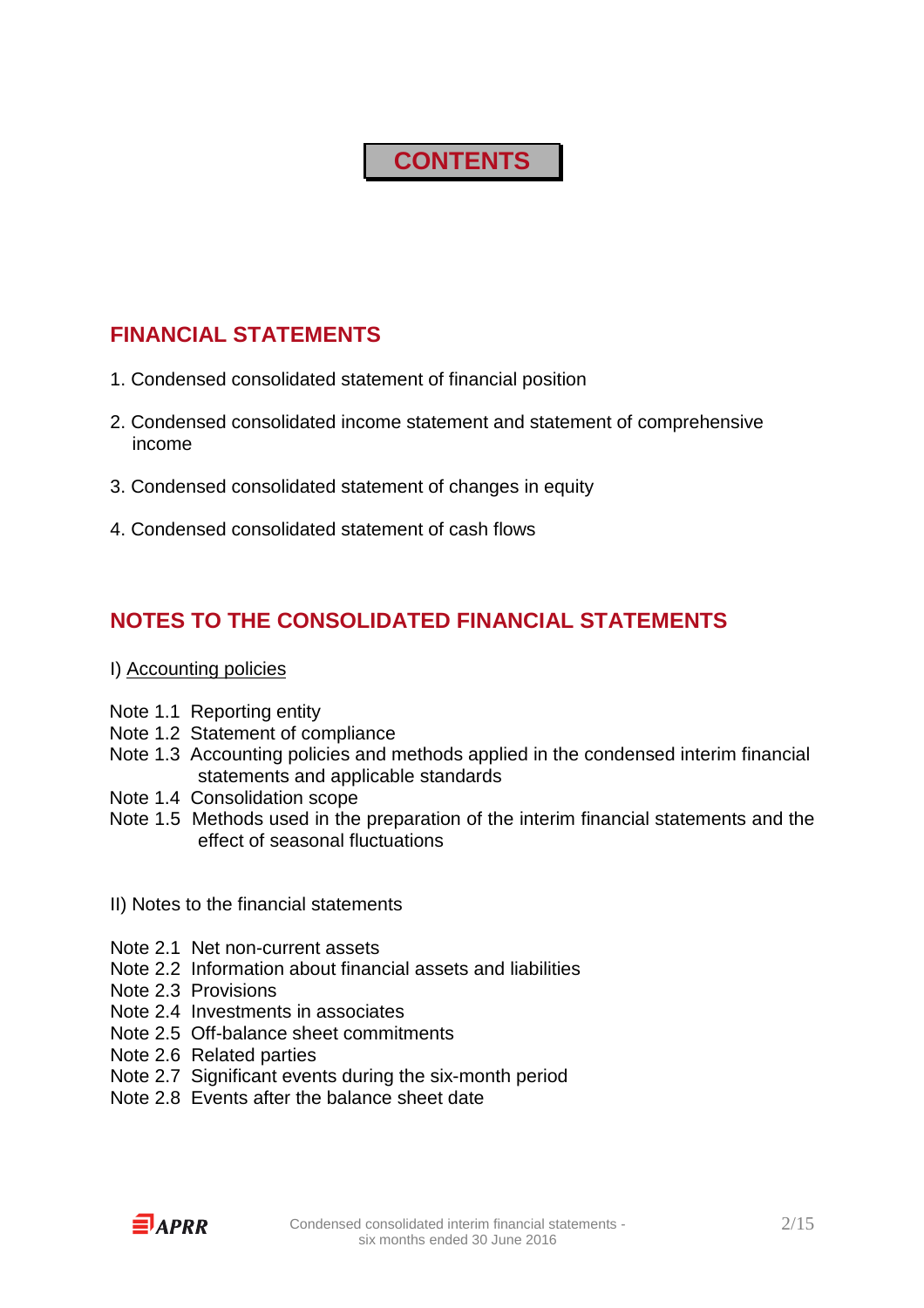# **STATEMENTS OF FINANCIAL POSITION**

# **1. Condensed consolidated statement of financial position**

| $(\epsilon$ millions)                      | 30/06/2016  | 31/12/2015  |
|--------------------------------------------|-------------|-------------|
| Non-current assets                         |             |             |
| Property, plant and equipment              | 155.3       | 157.8       |
| Intangible assets arising from concessions | 6617.7      | 6643.8      |
| Other intangible assets                    | 48.3        | 47.0        |
| Investments in associates                  | 7.2         | 2.4         |
| Other non-current financial assets         | 93.6        | 96.6        |
| Other non-current assets                   | 0.0         | 0.0         |
| Total non-current assets                   | 6922.1      | 6947.6      |
| <b>Current assets</b>                      |             |             |
| Inventories                                | 8.1         | 9.3         |
| Trade and other receivables                | 150.5       | 129.5       |
| Current tax assets                         | 0.0         | 0.0         |
| Other current assets                       | 175.7       | 185.0       |
| Cash and cash equivalents                  | 1 1 6 3 . 2 | 1 2 8 1 . 2 |
| Total current assets                       | 1497.6      | 1 605.0     |
| <b>TOTAL ASSETS</b>                        | 8419.7      | 8 5 5 2.5   |
| $(E \text{ million})$                      | 2010GM04G   | 2111212015  |

| (€ millions)                                              | 30/06/2016 | 31/12/2015  |
|-----------------------------------------------------------|------------|-------------|
| <b>Capital and reserves</b>                               |            |             |
| Share capital                                             | 33.9       | 33.9        |
| Consolidated reserves                                     | (1253.1)   | (1503.4)    |
| Profit for the period                                     | 335.1      | 538.4       |
| Share of equity attributable to the owners of the company | (884.1)    | (931.1)     |
| Non-controlling interests                                 | 0.1        | 0.1         |
| Total equity                                              | (883.9)    | (930.9)     |
| <b>Non-current liabilities</b>                            |            |             |
| Non-current borrowings                                    | 6457.6     | 7 153.6     |
| Deferred tax liabilities                                  | 24.3       | 22.2        |
| Non-current provisions                                    | 265.9      | 262.6       |
| Other non-current liabilities                             | 89.4       | 45.4        |
| Total non-current liabilities                             | 6837.2     | 7483.8      |
| <b>Current liabilities</b>                                |            |             |
| Trade and other payables                                  | 92.9       | 96.0        |
| <b>Borrowings</b>                                         | 366.9      | 344.1       |
| Non-current borrowings due within one year                | 1668.7     | 1 2 2 9 . 1 |
| <b>Current tax liability</b>                              | 21.5       | 40.5        |
| <b>Current provisions</b>                                 | 36.7       | 33.6        |
| Other current liabilities                                 | 279.9      | 256.4       |
| <b>Total current liabilities</b>                          | 2 4 6 6.5  | 1 999.7     |
| TOTAL SHAREHOLDERS' EQUITY AND LIABILITIES                | 8419.7     | 8 5 5 2.5   |

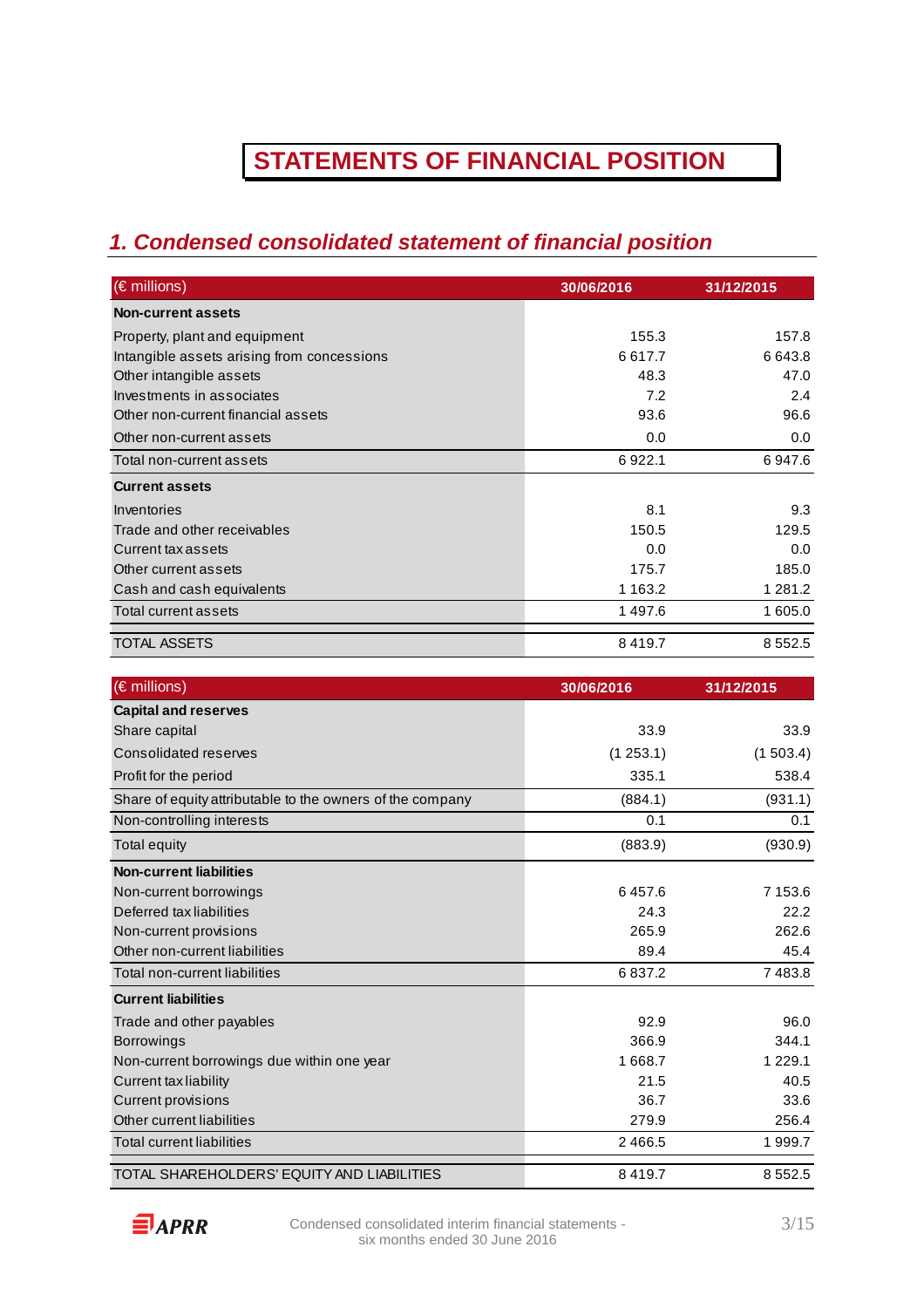# **2. Condensed consolidated income statement and statement of comprehensive income**

| (€ millions)                                                              | 1 <sup>st</sup> half 2016 | <b>1st half 2015</b> |
|---------------------------------------------------------------------------|---------------------------|----------------------|
| Revenue of which:                                                         | 1 2 2 8 .5                | 1 1 1 2 . 2          |
| - revenue from the operation of infrastructures                           | 1 1 1 6 .4                | 1 0 5 6.8            |
| - revenue from the construction of infrastructures held under concessions | 112.1                     | 55.4                 |
| Purchases and external charges                                            | (164.2)                   | (108.0)              |
| Employee benefit expenses and headcount                                   | (105.8)                   | (106.7)              |
| Taxes (other than income tax)                                             | (128.2)                   | (107.9)              |
| Depreciation and amortisation expenses                                    | (197.8)                   | (208.9)              |
| Provisions                                                                | (8.1)                     | (1.9)                |
| Other operating income (expenses) from ordinary activities                | 0.8                       | 1.5                  |
| Operating profit on ordinary activities                                   | 625.3                     | 580.3                |
| Other income (expenses) from operations                                   | (0.0)                     | 0.0                  |
| Operating profit                                                          | 625.3                     | 580.3                |
| Income from cash and cash equivalents                                     | 4.7                       | 7.3                  |
| Gross finance costs                                                       | (122.7)                   | (152.0)              |
| Net finance costs                                                         | (118.0)                   | (144.7)              |
| Other financial income (expenses)                                         | (2.0)                     | 0.5                  |
| Share of profit (loss) of associates                                      | 0.3                       | (0.5)                |
| Income tax expense                                                        | (170.4)                   | (164.8)              |
| Profit (loss) for the period from continuing operations                   | 335.2                     | 270.8                |
| Profit for the period attributable to:                                    | 335.2                     | 270.8                |
| - Owners of the company                                                   | 335.1                     | 270.7                |
| - Non-controlling interests                                               | 0.2                       | 0.1                  |
| Earnings per share attributable to the owners of the company              |                           |                      |
| - Basic earnings per share (euros)                                        | 2.96                      | 2.39                 |
| - Diluted earnings per share (euros)                                      | 2.96                      | 2.39                 |

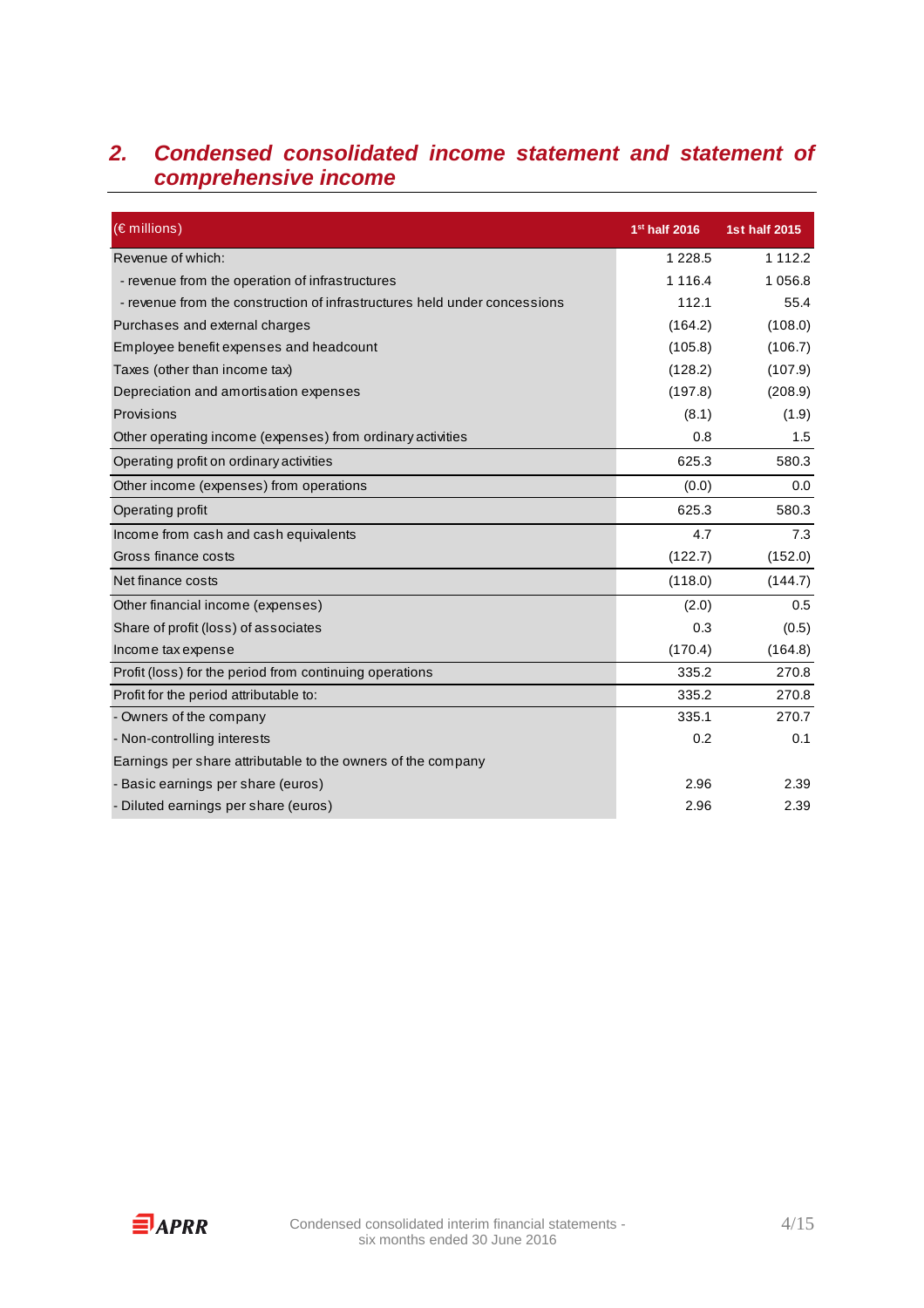| $(\epsilon$ millions)                                                                                     | $1st$ half 2016 | 1st half 2015 |
|-----------------------------------------------------------------------------------------------------------|-----------------|---------------|
| Profit (loss) for the period                                                                              | 335.2           | 270.8         |
| Items that will not be reclassified subsequently to profit or loss                                        |                 |               |
| Actuarial gains and losses on staff benefits                                                              | (4.8)           |               |
| Tax on items that will not be reclassified to profit or loss                                              | 1.6             |               |
| Share of gains and losses of associates that will not be reclassified to profit or loss                   |                 |               |
| Items that may be reclassified subsequently to profit or loss                                             |                 |               |
| <b>Translation differences</b>                                                                            |                 |               |
| Re-measurement of derivative hedging instruments                                                          |                 |               |
| Tax on items that are or may be reclassified subsequently to profit or loss                               |                 |               |
| Share of gains and losses of associates that are or may be reclassified<br>subsequently to profit or loss | 1.6             |               |
| Total income and expense recognised directly in equity                                                    | (1.5)           | 0.0           |
| Comprehensive income for the period                                                                       | 333.7           | 270.8         |
| - Owners of the company                                                                                   | 333.5           | 270.7         |
| - Non-controlling interests                                                                               | 0.2             | 0.1           |

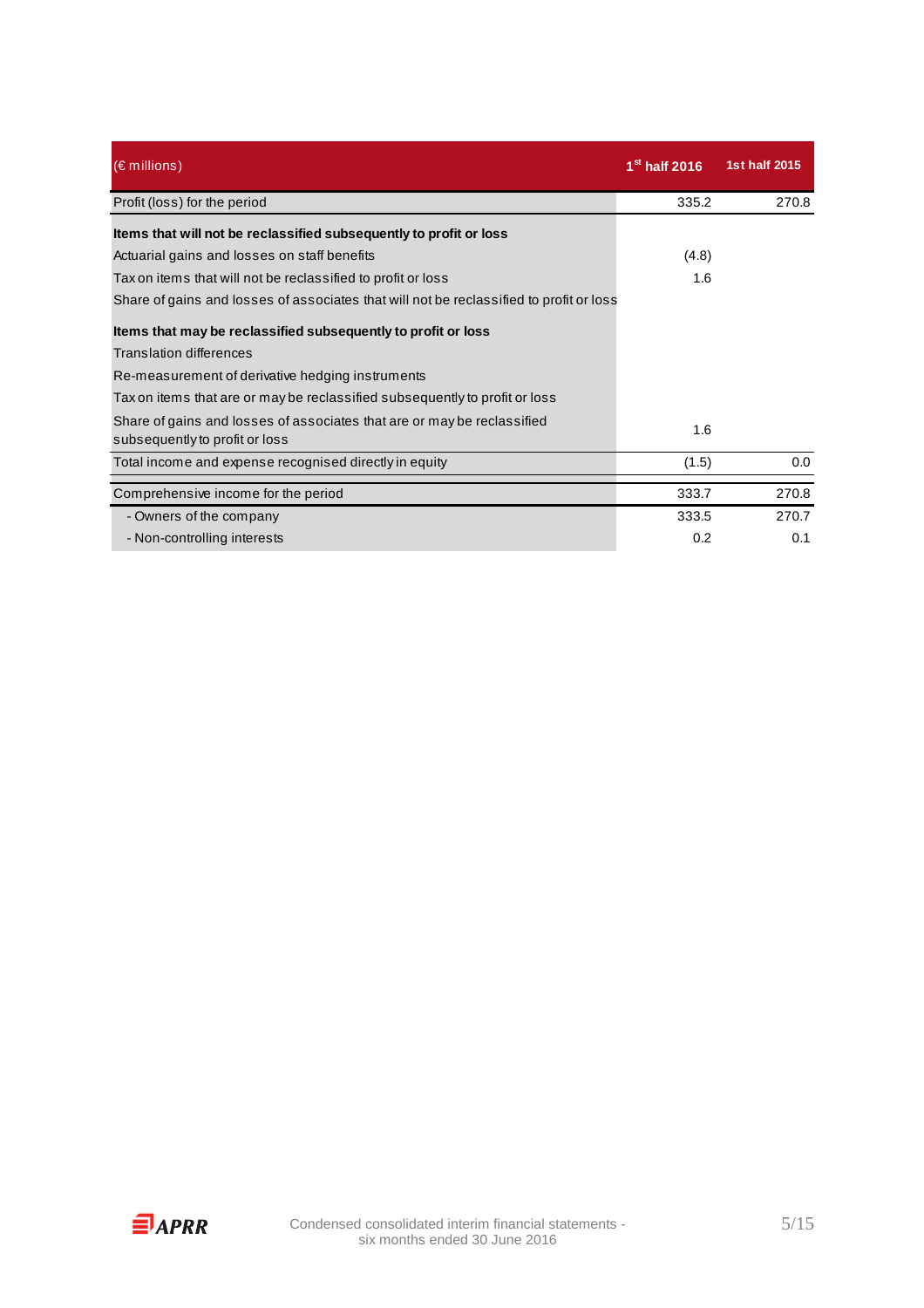# **3. Condensed consolidated statement of changes in equity**

| $(\in$ millions)                                                        | <b>Share</b><br>capital | <b>Share</b><br>premium | <b>Reserves</b> | Financial<br>instruments | <b>Other</b> | Attributable<br>to the<br>owners of<br>the<br>company | Non-<br>controlling<br><i>interests</i> | <b>Total</b><br>equity |
|-------------------------------------------------------------------------|-------------------------|-------------------------|-----------------|--------------------------|--------------|-------------------------------------------------------|-----------------------------------------|------------------------|
| At 01/01/2016                                                           | 33.9                    | 0.3                     | (938.9)         | (21.6)                   | (4.8)        | (931.1)                                               | 0.1                                     | (930.9)                |
| Share-based payments                                                    |                         |                         | 0.3             |                          |              | 0.3                                                   |                                         | 0.3                    |
| Dividends paid                                                          |                         |                         | (287.1)         |                          |              | (287.1)                                               | (0.1)                                   | (287.2)                |
| Profit (loss) for the period                                            |                         |                         | 335.1           |                          |              | 335.1                                                 | 0.2                                     | 335.2                  |
| Income and expense recognised<br>directly in equity                     |                         |                         |                 | 1.6                      | (3.1)        | (1.5)                                                 |                                         | (1.5)                  |
| Net profit (loss) and gains and<br>losses recognised directly in equity | 0.0                     | 0.0                     | 335.1           | 1.6                      | (3.1)        | 333.5                                                 | 0.2                                     | 333.7                  |
| Changes in scope and<br>reclassifications                               |                         |                         | 0.3             |                          |              | 0.3                                                   | (0.0)                                   | 0.3                    |
| At 30/06/2016                                                           | 33.9                    | 0.3                     | (890.4)         | (20.0)                   | (8.0)        | (884.1)                                               | 0.2                                     | (883.9)                |

### **Condensed statement of changes in equity for the six months ended 30 June 2016**

#### **Condensed statement of changes in equity for the six months ended 30 June 2015**

| $(\epsilon$ millions)                                                   | <b>Share</b><br>capital | Share<br>premium | <b>Reserves</b> | Financial<br>instruments | <b>Other</b> | Attributable<br>to the<br>owners of<br>the<br>company | Non-<br>controlling<br><i>interests</i> | Total<br>equity |
|-------------------------------------------------------------------------|-------------------------|------------------|-----------------|--------------------------|--------------|-------------------------------------------------------|-----------------------------------------|-----------------|
| At 01/01/2015                                                           | 33.9                    | 0.3              | (99.3)          | (22.0)                   | (7.0)        | (94.0)                                                | 0.1                                     | (93.9)          |
| Share-based payments                                                    |                         |                  | 0.2             |                          |              | 0.2                                                   |                                         | 0.2             |
| Dividends paid                                                          |                         |                  | (1133.8)        |                          |              | (1133.8)                                              | (0.1)                                   | 133.9<br>(1)    |
| Profit (loss) for the period                                            |                         |                  | 270.7           |                          |              | 270.7                                                 | 0.1                                     | 270.8           |
| Income and expense recognised<br>directly in equity                     |                         |                  |                 | 0.0                      | 0.0          | 0.0                                                   |                                         | 0.0             |
| Net profit (loss) and gains and<br>losses recognised directly in equity | 0.0                     | 0.0              | 270.7           | 0.0                      | 0.0          | 270.7                                                 | 0.1                                     | 270.8           |
| Changes in scope and<br>reclassifications                               |                         |                  | 0.3             |                          |              | 0.3                                                   | (0.0)                                   | 0.3             |
| At 30/06/2015                                                           | 33.9                    | 0.3              | (961.8)         | (22.0)                   | (7.0)        | (956.5)                                               | 0.1                                     | (956.4)         |

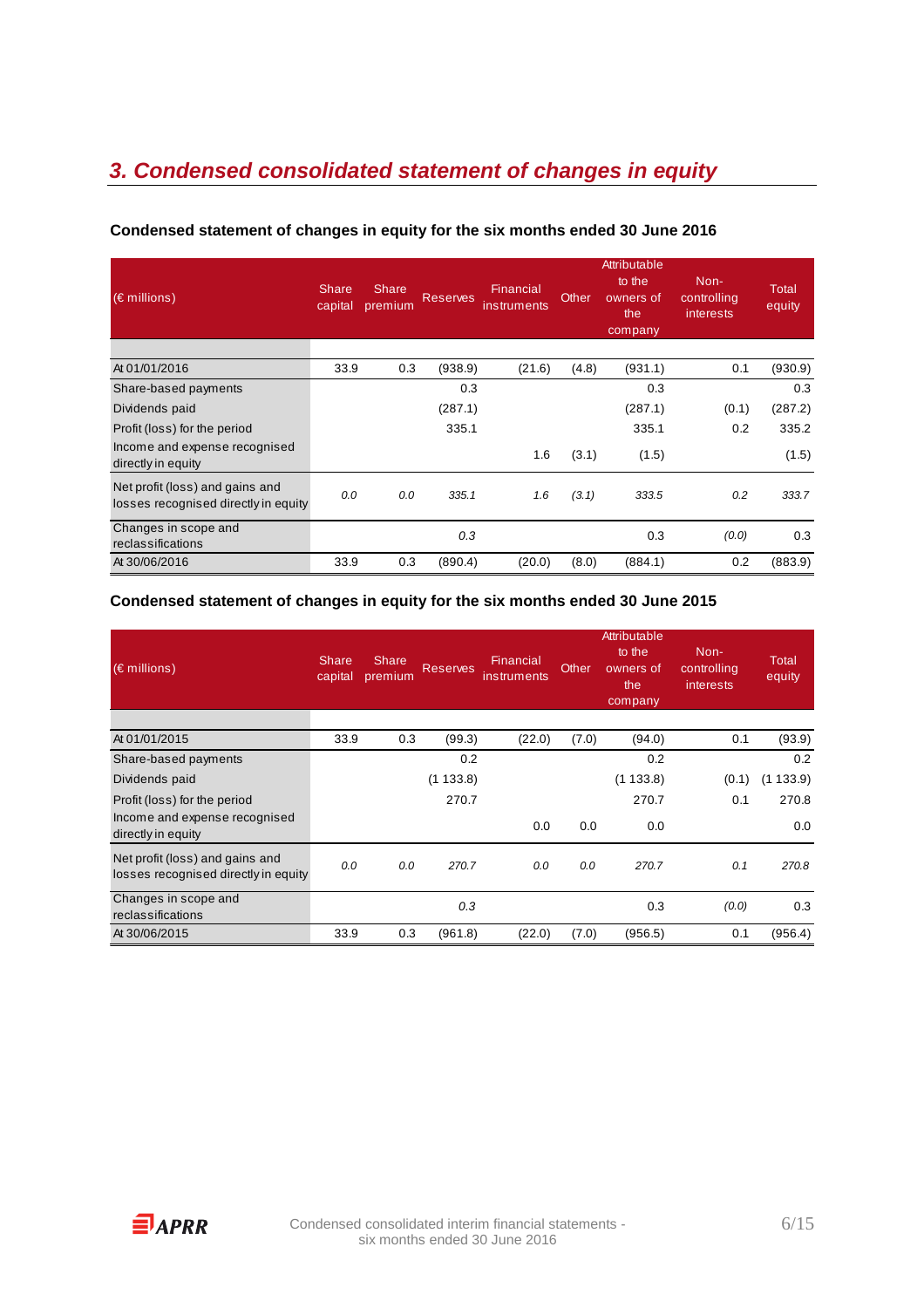# **4. Condensed consolidated statement of cash flows**

| (€ millions)                                                              | 1st half 2016 | 1st half 2015 |
|---------------------------------------------------------------------------|---------------|---------------|
| Cash and cash equivalents at 1 January                                    | 1 2 8 1 . 2   | 2 104.9       |
| Profit (loss) for the period                                              | 335.2         | 270.8         |
| Net impact of equity-accounted companies                                  | (0.3)         | 0.5           |
| Depreciation and amortisation expenses and provisions                     | 197.9         | 206.2         |
| Other adjustments                                                         | 3.7           | 8.1           |
| Gains (losses) on disposals                                               | (0.3)         | (0.3)         |
| Cash generated by operations                                              | 536.3         | 485.4         |
| Net interest expense                                                      | 113.7         | 134.5         |
| Interest paid                                                             | (236.8)       | (280.5)       |
| Income tax expense                                                        | 170.4         | 164.8         |
| Income taxes paid                                                         | (185.6)       | (184.0)       |
| Movement in working capital requirement related to ordinary<br>activities | 16.7          | (26.3)        |
| Net cash from operating activities (I)                                    | 414.6         | 293.9         |
| Purchases of non-current assets                                           | (130.7)       | (97.6)        |
| Non-current financial assets                                              | (2.2)         | (2.2)         |
| Total purchases of non-current assets                                     | (132.9)       | (99.8)        |
| Proceeds from disposals of non-current assets                             | 0.7           | 0.8           |
| Net cash used in investing activities (II)                                | (132.2)       | (99.0)        |
| Dividends paid to the shareholders                                        | (287.3)       | (1133.9)      |
| Repayment of borrowings                                                   | (951.2)       | (851.2)       |
| New borrowings                                                            | 838.0         | 317.5         |
| Net cash used in financing activities (III)                               | (400.4)       | (1667.6)      |
| Net increase (decrease) in cash and cash equivalents<br>$(I+II+III)$      | (118.0)       | (1472.7)      |
| Cash and cash equivalents at 30 June                                      | 1 1 6 3 . 2   | 632.2         |

Dividends paid in the first half amounted to €287.1 million in total, i.e. €2.54 per share.

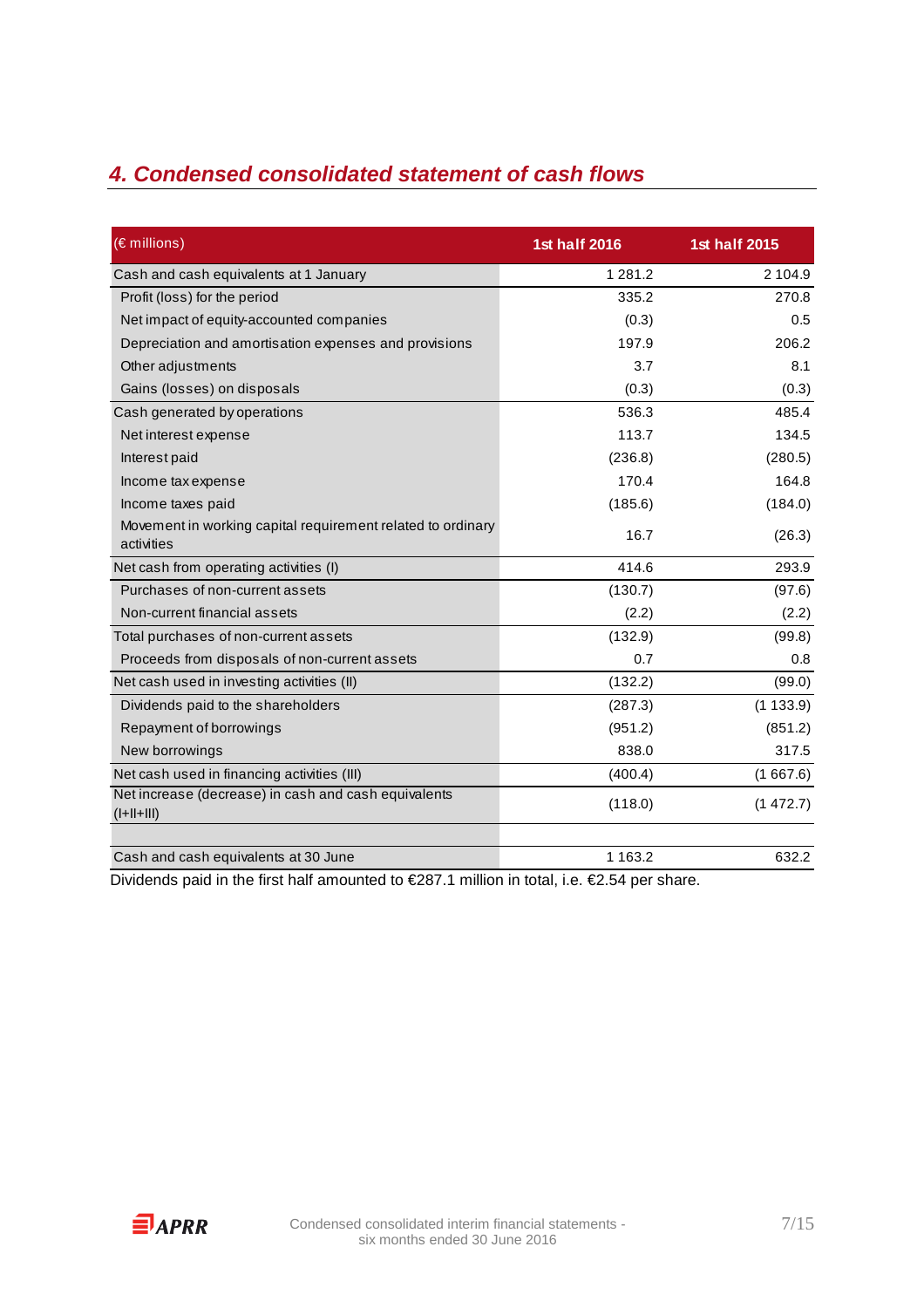# **NOTES TO THE CONDENSED CONSOLIDATED FINANCIAL STATEMENTS FOR THE SIX MONTHS ENDED 30 JUNE 2016**

# **I – Accounting policies**

## Note 1.1 - Reporting entity

APRR (Autoroutes Paris-Rhin-Rhône - the "Company") is domiciled in France. The interim consolidated financial statements for the six months ended 30 June 2016 comprise the financial statements of the Company and its subsidiaries (referred to collectively as the "Group"). The consolidated financial statements of the Group for the year ended 31 December 2015 are available upon request from the Company's registered office at 36 Rue du Docteur Schmitt, 21850 Saint-Apollinaire, France or from its website at www.aprr.com.

## Note 1.2 - Statement of compliance

The condensed interim consolidated financial statements were prepared in accordance with IAS 34, "Interim Financial Reporting".

The condensed consolidated financial statements were drawn up under the responsibility of the Board of Directors on 29 August 2016.

### Note 1.3 - Accounting policies and methods applied in the condensed interim financial statements and applicable standards

The condensed interim financial statements for the six months ended 30 June 2016 were prepared in accordance with IAS 34, "Interim Financial Reporting". They do not contain all the information required for complete annual financial statements and must be read in conjunction with the Group's financial statements for the year ended 31 December 2015.

The financial statements were prepared applying the same accounting policies and methods as for the consolidated financial statements for the year ended 31 December 2015, except for the amendments adopted by the European Union and effective for annual periods beginning on or after 1 January 2016, which would not have a material impact on the Group's financial statements. They relate mainly to:

- amendments resulting from the "Annual improvements to IFRSs 2010-2012 cycle";
- amendments to IAS 19, "Defined Benefit Plans: Employee Contributions";
- amendments to IAS 1, "Disclosure Initiatives";
- amendments to IAS 16 and IAS 38, "Clarification of Acceptable Methods of Depreciation and Amortisation";
- amendments to IFRS 11, "Accounting for Acquisitions of Interests in Joint Operations";
- amendments resulting from the "Annual improvements to IFRSs 2012-2014 cycle";
- amendments to IAS 27, "Equity method in Separate Financial Statements".

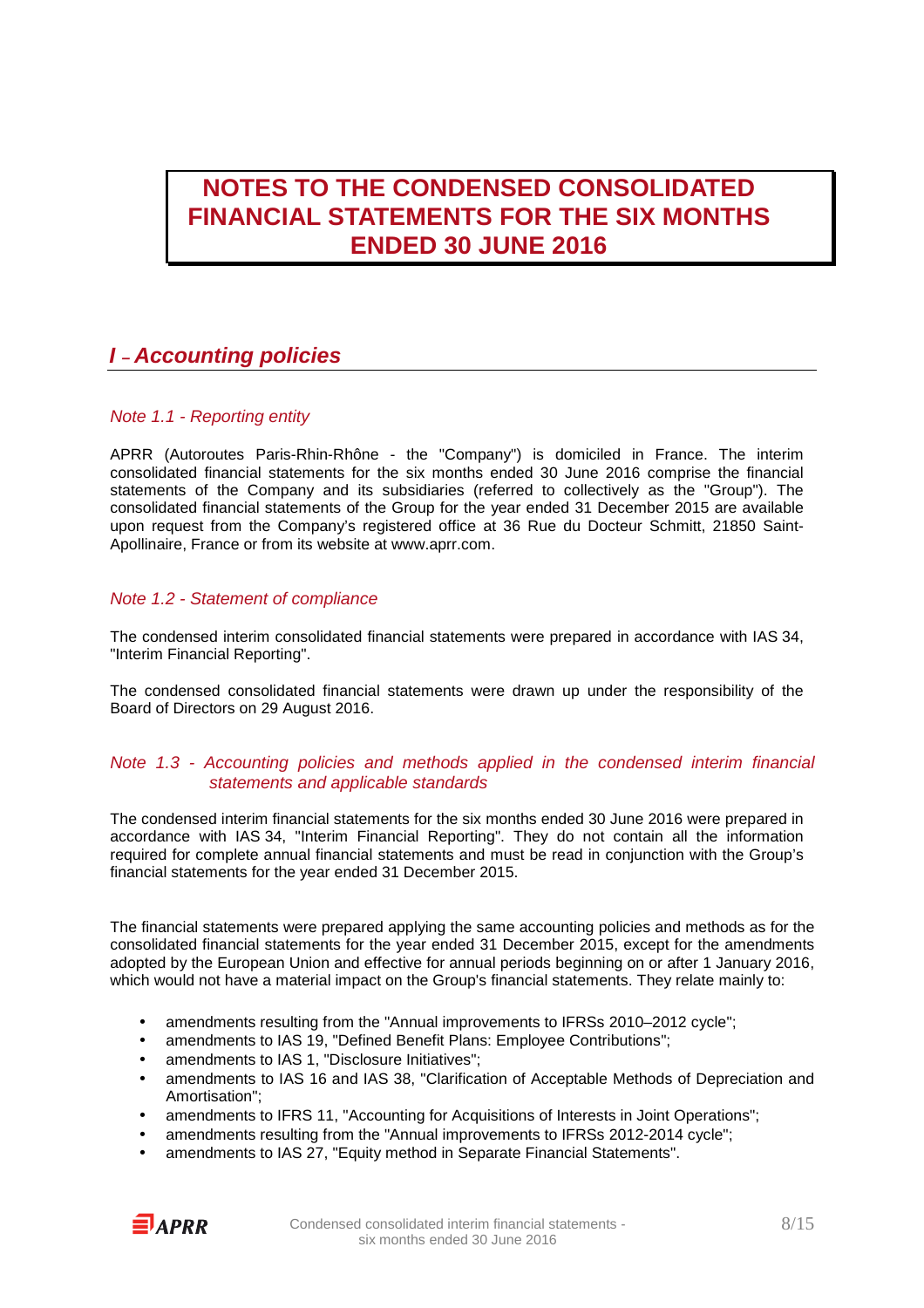The Group is currently analysing the impacts of the application of the following standards that have not yet been adopted by the European Union:

• IFRS 9, "Financial Instruments";

• IFRS 15, "Revenue from Contracts with Customers";

- These standards are expected to come into force in 2018;
- IFRS 16, "Leases".

This standard is expected to come into force in 2019.

## Note 1.4 – Consolidation scope

APRR Group consists of the parent company (APRR), its wholly owned subsidiary AREA Participation, which is fully consolidated, its 99.84%-owned subsidiary AREA, which is fully consolidated, and Adelac, a 49.90%-owned associate of AREA that is accounted for using the equity method. It also includes Axxès, a 34.01%-owned associate of APRR (including 6.42% by AREA) that is accounted for using the equity method.

### Note  $1.5$  – Methods used in the preparation of the interim financial statements and the effect of seasonal fluctuations

The features specific to the preparation of the half-year financial statements are as follows.

Revenue corresponds to revenue generated during the first half and expenses are those that have actually been incurred. Statistically, first-half revenue is slightly lower than that in the second half. Revenue generated from the operation of the infrastructures represented 47.7% of full-year revenue in 2015 and 47.9% in 2014.

Depreciation and amortisation, asset impairment and provisions have been determined in accordance with detailed calculations carried out at the balance sheet date, applying the same methods as at the year-end.

In the case of retirement benefits and profit sharing, the amount recognised for the first half of 2016 is 50% of the estimated charge for 2016 as a whole.

## **II - Notes to the financial statements**

#### Note  $2.1 -$  Net non-current assets

Non-current assets decreased by €25 million in the first half of 2016. This breaks down as follows:

- acquisitions net of disposals amounting to €160 million (compared with €65 million in the first half of 2015) And
- depreciation and amortisation charges net of amounts reversed amounting to €185 million (compared with  $\epsilon$ 200 million in the first half of 2015).

Furthermore, from 2016 to 2020, the Group is committed to undertaking work to build and widen motorways and to create new exchanges that are expected to cost €857 million in total.

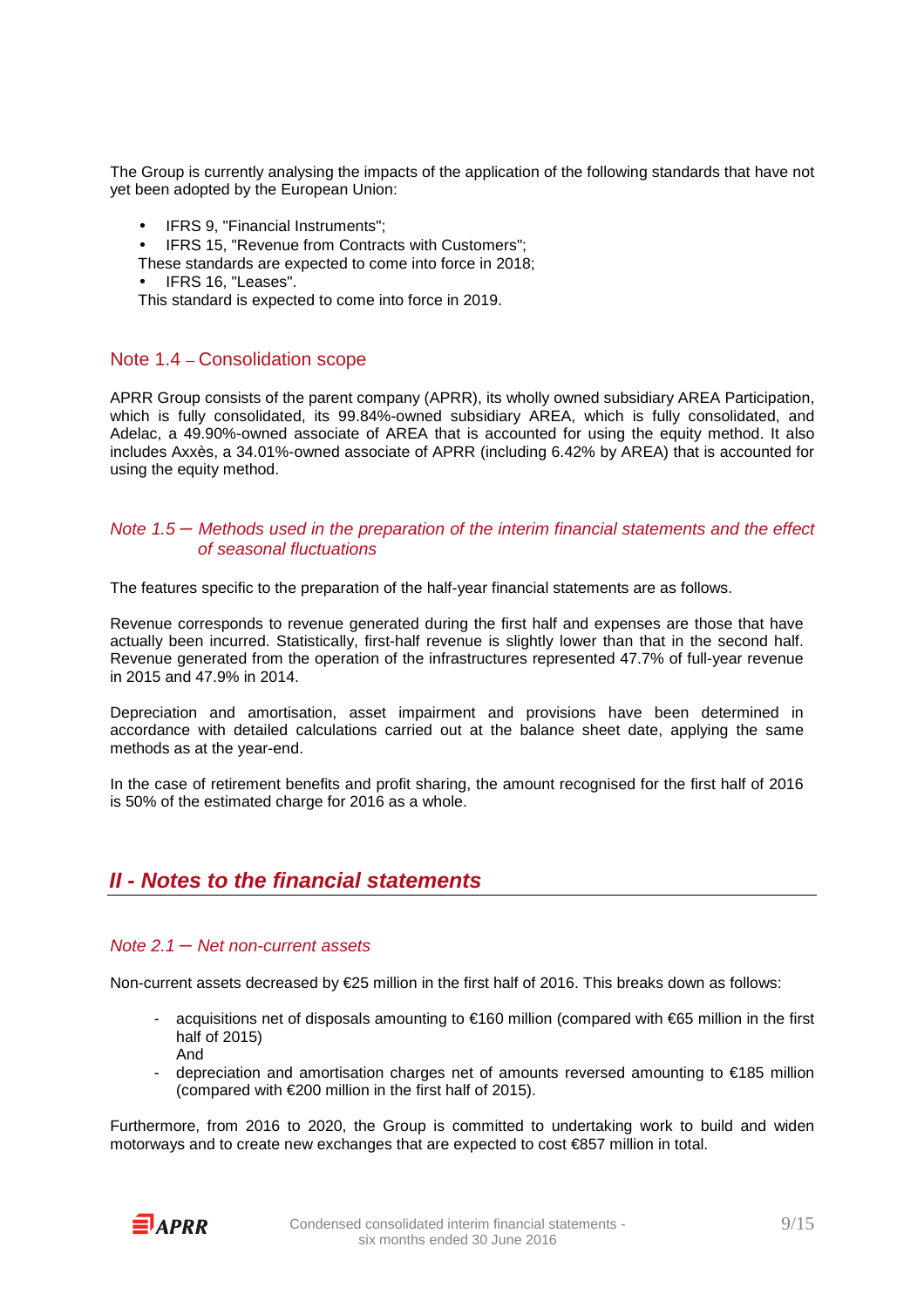## Note 2.2 – Information about financial assets and liabilities

| <b>At 30 June 2016</b>                                                     | <b>Carrying</b><br>value | <b>Capital and</b><br>interest<br>movements | Less<br>than 1<br>year | $1$ to $2$<br>years | $2$ to $3$<br>years     | $3$ to 4<br>years | 4 to 5<br>years | After <sub>5</sub><br>years |
|----------------------------------------------------------------------------|--------------------------|---------------------------------------------|------------------------|---------------------|-------------------------|-------------------|-----------------|-----------------------------|
| Cash and cash equivalents                                                  |                          |                                             |                        |                     |                         |                   |                 |                             |
| Marketable securities                                                      | 617.1                    |                                             |                        |                     |                         |                   |                 |                             |
| Cash at bank and in hand                                                   | 546.2                    |                                             |                        |                     |                         |                   |                 |                             |
| Sub-total                                                                  | 1 1 6 3.2                |                                             |                        |                     |                         |                   |                 |                             |
|                                                                            |                          |                                             |                        |                     |                         |                   |                 |                             |
| Financial liabilities: current and non-current                             |                          |                                             |                        |                     |                         |                   |                 |                             |
| Long-term borrow ings                                                      | 6435.5                   | 6464.1                                      | 0.0                    |                     | 1 215.3 1 005.1 1 154.9 |                   |                 | 757.3 2 331.5               |
| Derivative instruments - liabilities                                       | 22.0                     |                                             |                        |                     |                         |                   |                 |                             |
| Interest payable in respect of non-current financial<br>liabilities        |                          | 631.3                                       | 149.0                  | 148.7               | 91.3                    | 64.1              | 43.2            | 135.1                       |
| Non-current borrowings                                                     | 6 457.6                  | 7 095.4                                     | 149.0                  | 1 3 6 4 .0          | 1 096.4                 | 1 2 1 9 . 0       |                 | 800.5 2466.6                |
|                                                                            |                          |                                             |                        |                     |                         |                   |                 |                             |
| Long-term borrow ings due within 1 year                                    | 1668.7                   | 1 674.3 1 674.3                             |                        |                     |                         |                   |                 |                             |
| Interest payable in respect of non-current borrowings<br>due within 1 year |                          | 84.2                                        | 84.2                   |                     |                         |                   |                 |                             |
| Non-current borrowings due within one year                                 | 1668.7                   | 1758.5                                      | 1758.5                 | 0.0                 | 0.0                     | 0.0               | 0.0             | 0.0                         |
| Current borrowings and other debts                                         | 366.9                    | 270.0                                       | 270.0                  |                     |                         |                   |                 |                             |
| <b>Total financial liabilities</b>                                         | 8 4 9 3.2                | 9 1 2 3 . 9                                 | 2 177.5                | 1 3 6 4 .0          | 1 0 9 6 . 4             | 1 219.0           | 800.5           | 2 4 6 6.6                   |
| Net debt                                                                   | -7329.9                  |                                             |                        |                     |                         |                   |                 |                             |

Capital and interest movements exclude loan issuance costs, issuance premiums and other items not involving the movement of funds.

| At 31 December 2015                                                                                                   | <b>Carrying</b><br>value | <b>Capital and</b><br>interest<br>movements | <b>Less</b><br>than 1<br>year | $1$ to $2$<br>years | $2$ to $3$<br>years | 3 to 4<br>years | 4 to 5<br>years                         | After 5<br>years |
|-----------------------------------------------------------------------------------------------------------------------|--------------------------|---------------------------------------------|-------------------------------|---------------------|---------------------|-----------------|-----------------------------------------|------------------|
| Cash and cash equivalents                                                                                             |                          |                                             |                               |                     |                     |                 |                                         |                  |
| Marketable securities                                                                                                 | 690.6                    |                                             |                               |                     |                     |                 |                                         |                  |
| Cash at bank and in hand                                                                                              | 590.7                    |                                             |                               |                     |                     |                 |                                         |                  |
| Sub-total                                                                                                             | 1 281.2                  |                                             |                               |                     |                     |                 |                                         |                  |
| <b>Financial liabilities: current and non-current</b>                                                                 |                          |                                             |                               |                     |                     |                 |                                         |                  |
| Long-term borrow ings                                                                                                 | 7 1 2 8 . 4              | 7 150.2                                     | $0.0^{\circ}$                 |                     |                     |                 | 1 392.0 1 214.7 1 079.7 1 079.6 2 384.1 |                  |
| Derivative instruments - liabilities                                                                                  | 25.2                     |                                             |                               |                     |                     |                 |                                         |                  |
| Interest payable in respect of non-current financial<br>liabilities                                                   |                          | 836.9                                       | 215.2                         | 215.3               | 141.6               | 83.4            | 52.0                                    | 129.4            |
| Non-current borrowings                                                                                                | 7 153.6                  | 7987.1                                      | 215.2                         | 1 607.3             |                     | 1 356.3 1 163.1 |                                         | 1 131.6 2 513.6  |
| Long-term borrow ings due within 1 year<br>Interest payable in respect of non-current borrowings<br>due within 1 year | 1 2 2 9 . 1              | 45.8                                        | 1 237.0 1 237.0<br>45.8       |                     |                     |                 |                                         |                  |
| Non-current borrowings due within one year                                                                            | 1 229.1                  | 1 2 8 2 . 8                                 | 1 282.8                       | 0.0                 | 0.0                 | 0.0             | 0.0                                     | 0.0              |
| Current borrowings and other debts                                                                                    | 344.1                    | 132.0                                       | 132.0                         |                     |                     |                 |                                         |                  |
| <b>Total financial liabilities</b>                                                                                    | 8726.8                   | 9 4 0 1.9                                   | 1 630.0                       |                     |                     |                 | 1607.3 1356.3 1163.1 1131.6 2513.6      |                  |
| Net debt                                                                                                              | -7 445.5                 |                                             |                               |                     |                     |                 |                                         |                  |

Capital and interest movements exclude loan issuance costs, issuance premiums and other items not involving the movement of funds.

Capital and interest movements in the table above concern the debt as reported on the balance sheet at 30 June 2016 and 31 December 2015. They do not reflect any early repayments or new loans that may occur in the future.

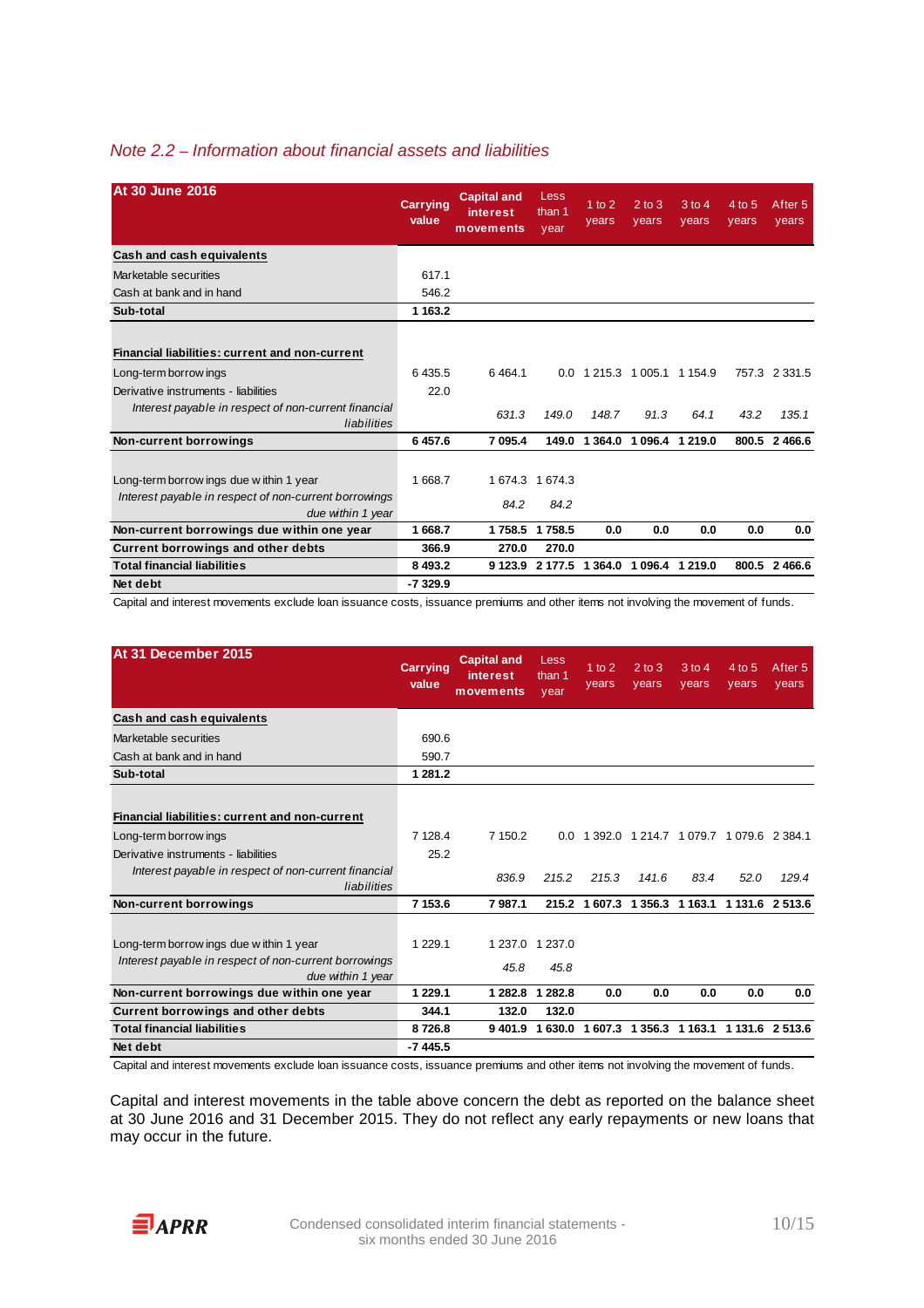Interest movements include movements relating to derivative instruments reported as assets and liabilities (i.e. interest rate swaps). They were not discounted to their present value.

Interest movements for variable rate loans are based on interest rates in force on 30 June 2016 and 31 December 2015. Movements for fixed rate loans with an indexed nominal are based on projected annual inflation of 1.50%.

Movements in respect of current borrowings and other debts concern mainly accrued interest payable, which is included in the above interest movement. At 30 June 2016, the balance of €270 million corresponds to outstanding commercial paper issued.

No drawdowns or repayments were made on the €1,800 million revolving credit facility during the first half of 2016.

The CNA loans repaid during the first half of 2016 totalled €151 million compared with €151 million in the first half of 2015.

Euro Medium Term Note (EMTN) programme bond issues repaid during the first half of 2016 totalled €800 million compared with €700 million in the first half of 2015.

A new, fixed-rate bond issue totalling €700 million was carried out during the first half of 2016. Under these conditions, the amount remaining available under this programme came to  $\epsilon$ 1.85 billion at 30 June 2016 taking into account notes issued since the programme's inception.

The outstanding commercial paper programme totalled €270.0 million at 30 June 2016, compared with €132.0 million at 31 December 2015.

| $(\epsilon$ millions)                                  | <b>Carrying</b><br>value<br>30/06/2016 | <b>Fair value</b><br>30/06/2016 | <b>Carrying</b><br>value<br>31/12/2015 | <b>Fair value</b><br>31/12/2015 |
|--------------------------------------------------------|----------------------------------------|---------------------------------|----------------------------------------|---------------------------------|
| <b>Financial assets:</b>                               |                                        |                                 |                                        |                                 |
| Cash and cash equivalents and marketable<br>securities | 1 1 6 3 . 2                            | 1 1 6 3 . 2                     | 1 2 8 1 .2                             | 1 2 8 1 . 2                     |
| Loans                                                  | 5.7                                    | 5.7                             | 5.7                                    | 5.7                             |
| Interest rate swaps                                    | 5.5                                    | 5.5                             | 7.8                                    | 7.8                             |
| Other financial assets                                 | 82.4                                   | 82.4                            | 83.0                                   | 83.0                            |
| Trade and other receivables                            | 150.5                                  | 150.5                           | 129.5                                  | 129.5                           |
| Other current assets                                   | 175.7                                  | 175.7                           | 185.0                                  | 185.0                           |
| <b>Financial liabilities:</b>                          |                                        |                                 |                                        |                                 |
| Variable rate loans                                    | 1624.6                                 | 1679.2                          | 1924.2                                 | 1992.3                          |
| Fixed rate loans with indexed nominal                  | 333.1                                  | 358.3                           | 332.8                                  | 360.1                           |
| Fixed rate loans                                       | 6 1 2 0.6                              | 6617.5                          | 6 0 7 6 .6                             | 6512.7                          |
| Interest rate swaps                                    | 22.0                                   | 22.0                            | 25.2                                   | 25.2                            |
| Other financial liabilities                            | 392.9                                  | 392.9                           | 368.0                                  | 368.0                           |
| Trade and other payables                               | 92.9                                   | 92.9                            | 96.0                                   | 96.0                            |
| Other non-current liabilities                          | 89.4                                   | 89.4                            | 45.4                                   | 45.4                            |
| Other current liabilities                              | 279.9                                  | 279.9                           | 256.4                                  | 256.4                           |

The fair value of derivative instruments corresponds to the mark-to-market value communicated by the various counterparties.

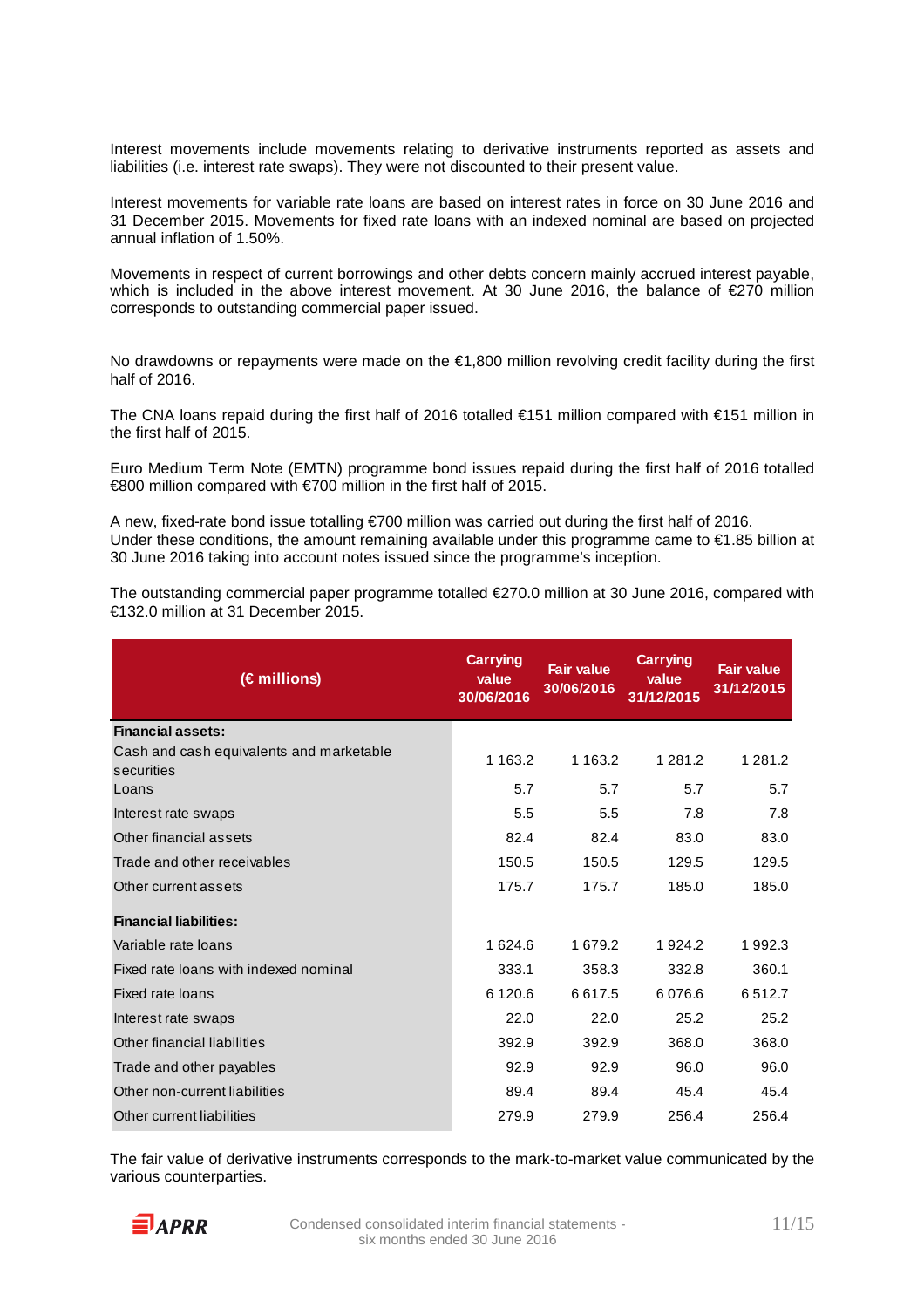|                                                                                                         |             | 2016                        |          | 2015                        |             |          |  |
|---------------------------------------------------------------------------------------------------------|-------------|-----------------------------|----------|-----------------------------|-------------|----------|--|
| (€ millions)                                                                                            |             | Fair value hierarchy level. |          | Fair value hierarchy level. |             |          |  |
|                                                                                                         | level 1:    | level 2:                    | level 3: | level 1:                    | level 2:    | level 3: |  |
| Financial assets measured at fair value<br>Cash and cash equivalents and marketable<br>securities       | 1 1 6 3 . 2 |                             |          | 1 2 8 1 . 2                 |             |          |  |
| Interest rate swaps                                                                                     |             | 5.5                         |          |                             | 7.8         |          |  |
| Unlisted participating interests                                                                        |             |                             | 7.2      |                             |             | 2.3      |  |
| Total financial assets measured at fair value                                                           | 1 1 6 3 . 2 | 5.5                         | 7.2      | 1 281.2                     | 7.8         | 2.3      |  |
| <b>Financial liabilities:</b><br>Fixed-rate loans measured at fair value<br><b>Notional</b><br>Revalued |             | 75.0<br>3.5                 |          |                             | 75.0<br>4.2 |          |  |
| Interest rate swaps                                                                                     |             | 22.0                        |          |                             | 25.2        |          |  |
| Total financial liabilities measured at fair value                                                      |             | 100.6                       |          |                             | 104.4       |          |  |

Level 1: quotation on an active market

Level 2: internal model using observable market data

Level 3: internal model using unobservable data

|                                                         | <b>Notional amount by</b><br>maturity at 30 June<br>2016 |      |              |                   |                 | o/w derivatives<br>qualifying as fair value<br>hedges | o/w derivatives<br>qualifying as<br><b>autonomous</b> |                   |  |
|---------------------------------------------------------|----------------------------------------------------------|------|--------------|-------------------|-----------------|-------------------------------------------------------|-------------------------------------------------------|-------------------|--|
| (€ millions)                                            | 2018                                                     | 2020 | <b>Total</b> | <b>Fair value</b> | <b>Notional</b> | <b>Fair value</b>                                     | <b>Notional</b>                                       | <b>Fair value</b> |  |
| Interest rate swaps                                     |                                                          |      |              |                   |                 |                                                       |                                                       |                   |  |
| Interest rate swap, pay<br>variable/receive 3.38%       | 75.0                                                     |      | 75.0         | 5.7               | 75.0            | 5.7                                                   |                                                       |                   |  |
| Interest rate swap, pay<br>variable/receive variable    | 58.4                                                     |      | 58.4         |                   |                 |                                                       | 58.4                                                  |                   |  |
| Interest rate swap, pay<br>variable/receive variable    | 75.0                                                     |      | 75.0         | (0.5)             |                 |                                                       | 75.0                                                  | (0.5)             |  |
| Interest rate swap, pay<br>variable/receive variable    | 75.0                                                     |      | 75.0         | (3.5)             |                 |                                                       | 75.0                                                  | (3.5)             |  |
| Interest rate swap, pay<br>4.5%/receive variable        |                                                          | 91.6 | 91.6         | (18.0)            |                 |                                                       | 91.6                                                  | (18.0)            |  |
| <b>Total financial assets</b><br>measured at fair value | 283.4                                                    | 91.6 | 375.0        | (16.4)            | 75.0            | 5.7                                                   | 300.0                                                 | (22.0)            |  |

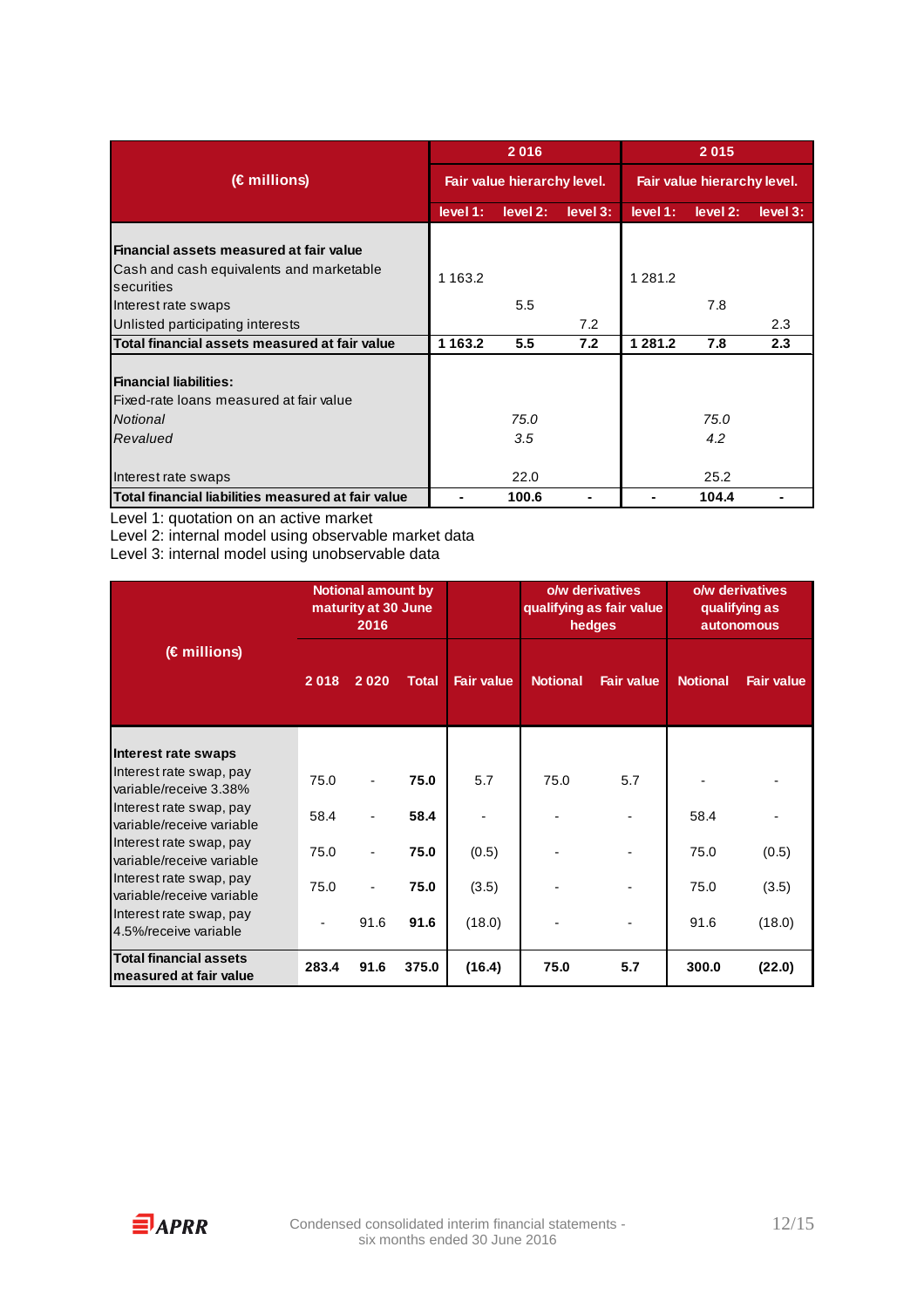At 30 June 2016, the portfolio of derivative instruments held by the Autoroutes Paris-Rhin-Rhône Group consisted of a residual group of five derivative contracts, including one swap receiving a fixed rate and paying a variable rate, which was designated as a fair value hedge (with a nominal value of €75 million, maturing in 2018), three options entered into partly to mitigate exposure to higher interest rates and one swap paying a fixed rate and receiving a variable rate (arising from the exercise of a swaption having matured in April 2010), which are treated as autonomous instruments for accounting purposes. These were entered into in the second half of 2005 as part of a variable rate programme scaled back to €300 million at 30 June 2010, matched to the following loans:

- €208.4 million against the 4.50% CNA loan maturing on 28 March 2018; and
- €91.6 million until April 2020, corresponding to a portion of debt equivalent to the 4.50% CNA loan that matured on 25 April 2010.

The Group's currency, interest rate and liquidity risk exposures are substantially the same as detailed in the 2015 annual consolidated financial statements.

|                                                        | 01/01/2016 | Additional<br>provisions<br>in the<br>period | utilised | <b>Provisions Provisions</b><br>reversed | Other | 30/06/2016 |
|--------------------------------------------------------|------------|----------------------------------------------|----------|------------------------------------------|-------|------------|
| Provision for retirement indemnities                   | 41.2       | 1.6                                          | (0.4)    | 0.0                                      | 4.8   | 47.2       |
| Provision for long-service medals                      | 0.9        |                                              |          |                                          |       | 0.9        |
| Provision for maintaining infrastructures in condition | 220.5      | 10.5                                         | (10.3)   |                                          | (2.9) | 217.8      |
| Non-current provisions                                 | 262.6      | 12.1                                         | (10.7)   | 0.0                                      | 1.9   | 265.9      |
| Provision for retirement indemnities                   | 0.6        |                                              |          |                                          |       | 0.6        |
| Provision for long-service medals                      | 0.2        |                                              |          |                                          |       | 0.2        |
| Provision for maintaining infrastructures in condition | 31.6       |                                              |          |                                          | 2.9   | 34.5       |
| Other provisions for liabilities and charges           | 1.2        | 0.4                                          | (0.3)    | (0.0)                                    |       | 1.3        |
| <b>Current provisions</b>                              | 33.6       | 0.4                                          | (0.3)    | (0.0)                                    | 2.9   | 36.7       |

## Note 2.3 - Provisions

|                                                        | 01/01/2015 | Additional<br>provisions<br>in the<br>period | utilised | <b>Provisions Provisions</b><br>reversed | Other | 30/06/2015 |
|--------------------------------------------------------|------------|----------------------------------------------|----------|------------------------------------------|-------|------------|
| Provision for retirement indemnities                   | 42.5       | 1.6                                          | (0.7)    | 0.0                                      | 0.0   | 43.3       |
| Provision for long-service medals                      | 1.0        |                                              |          |                                          |       | 1.0        |
| Provision for maintaining infrastructures in condition | 223.9      | 4.6                                          | (6.8)    |                                          | (1.4) | 220.3      |
| Non-current provisions                                 | 267.4      | 6.2                                          | (7.6)    | 0.0                                      | (1.4) | 264.6      |
| Provision for retirement indemnities                   | 1.0        |                                              |          |                                          |       | 1.0        |
| Provision for long-service medals                      | 0.3        |                                              |          |                                          |       | 0.3        |
| Provision for maintaining infrastructures in condition | 34.0       |                                              |          |                                          | 1.4   | 35.4       |
| Other provisions for liabilities and charges           | 1.9        | 0.3                                          | (0.5)    | (0.2)                                    |       | 1.6        |
| <b>Current provisions</b>                              | 37.2       | 0.3                                          | (0.5)    | (0.2)                                    | 1.4   | 38.3       |

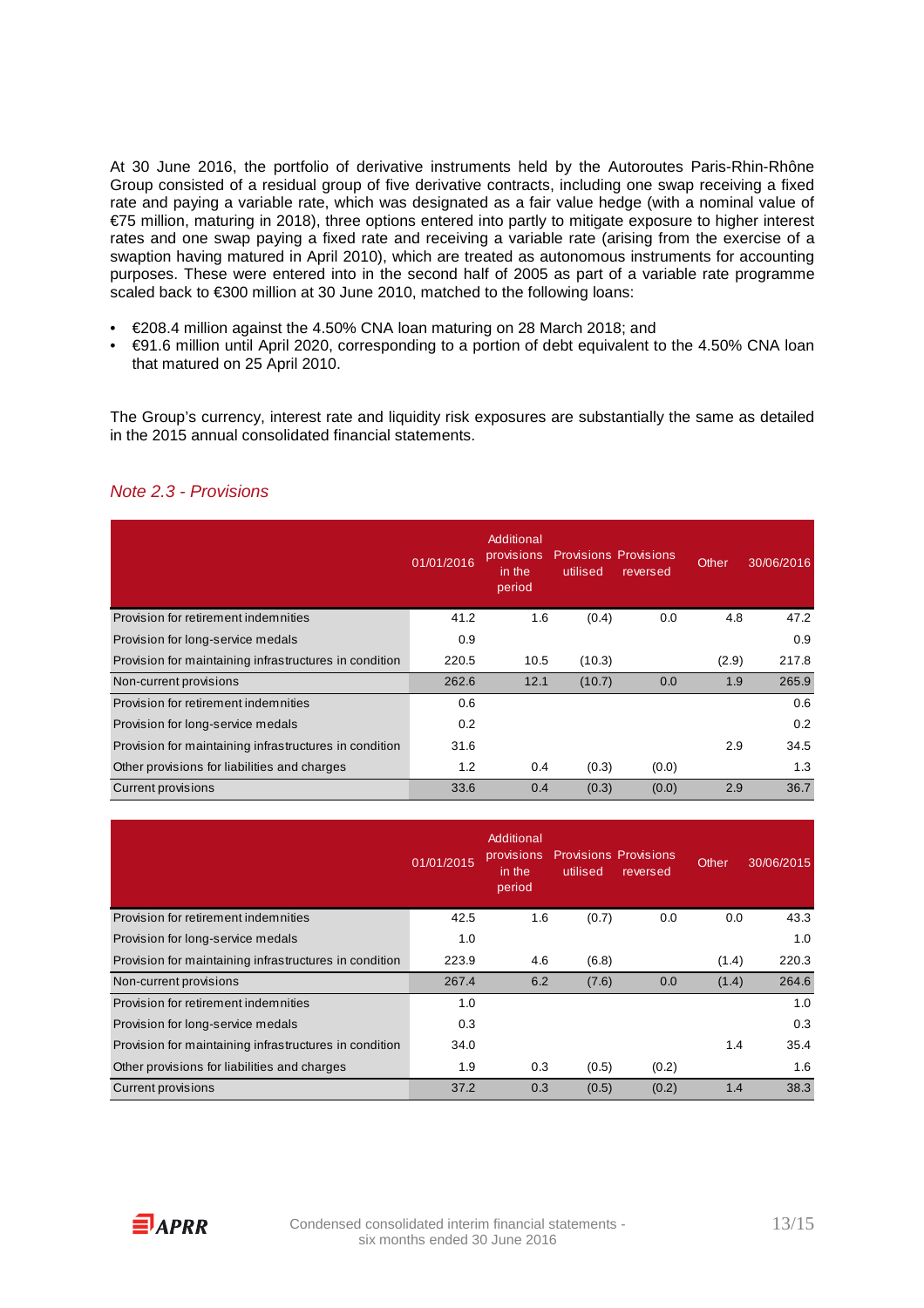#### Note 2.4 - Investments in associates

Investments in associates consist of the Group's shareholding in Adelac, the concession holder for a 19-kilometre section of the A41 motorway between Villy le Pelloux-Saint Martin-Bellevue and Saint-Julien-en-Genevois, and Axxès, which markets and manages toll subscriptions for heavy goods vehicles.

Key financial data for associates are summarised in the table below:

| $(\epsilon$ millions)                                                        | <b>ADELAC</b> | <b>AXXES</b> |
|------------------------------------------------------------------------------|---------------|--------------|
| Country                                                                      | France        | France       |
| Percentage owned                                                             | 49.82%        | 34.01%       |
| Share of profit (losses) of associates recognised                            | 0.0           | 0.3          |
| Share of items of other comprehensive income of associates<br>recognised     | 1.6           | 0.0          |
| Group's share of the capital and reserves of associates                      | 2.0           | 5.2          |
| Share of losses of associates not recognised                                 | 8.8           | 0.0          |
| Share of items of other comprehensive income of associates not<br>recognised | (8.8)         | 0.0          |
| Carrying amount of investment                                                | 2.0           | 5.2          |
| Market capitalisation                                                        |               |              |

Other items of comprehensive income are related to changes in the fair value of interest-rate hedging instruments, which are treated in a similar way as the APRR group.

#### Note 2.5 - Off-balance sheet commitments at 30 June 2016

Signed work contracts not executed totalled €226 million at 30 June 2016 compared with €127 million at 30 June 2015 and €184 million at 31 December 2015.

#### Note 2.6 - Related parties

Financière Eiffarie recharged to APRR its share of the costs and expenses of the Financière Eiffarie employees working for APRR.

The Eiffage Group performs works-related services on behalf of the APRR Group in the context of an ordinary client-supplier relationship after a competitive bidding process.

#### Note 2.7 – Significant events during the six-month period

A 17th amendment to the APRR concession contract was approved by decree no. 2016-70 published in the Official Journal dated 31 January 2016.